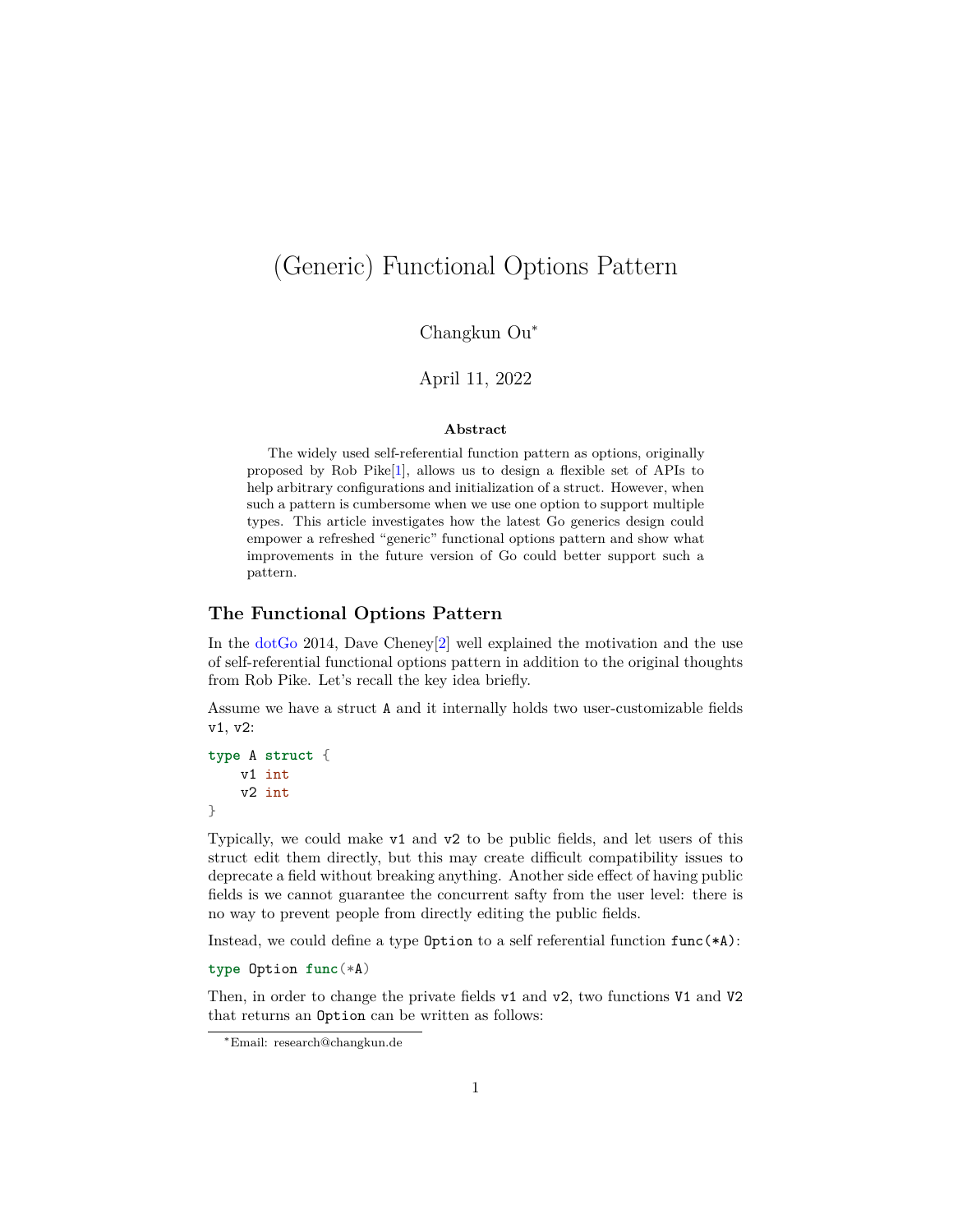```
func V1(v1 int) Option {
   return func(a *A) {
        a.v1 = v1}
}
func V2(v2 int) Option {
   return func(a *A) {
        a.v2 = v2}
}
```
With these functions, the initial settings of an A object could be created by a NewA function that consumes arbitrary number of options:

```
func NewA(opts ...Option) *A {
    a := \& A\{\}for _, opt := range opts {
        opt(a)
    }
    return a
}
```
For example, the following four different usages both work:

```
fmt.Printf("%#v\n", NewA()) // &A{v1:0, v2:0}
fmt.Printf("%#v\n", NewA(V1(42))) // &A{v1:42, v2:0}
fmt.Printf("%#v\n", NewA(V2(42))) // &A{v1:0, v2:0}
fmt.Printf("%#v\n", NewA(V1(42), V2(42))) // &A{v1:42, v2:0}
```
This is also super easy to deprecate an option, because we can simply let an existing option function not effecting anymore. For instance:

```
type A struct {
   v1 int
    - v2 int
+ // Removed, now moved to v3.
+ // v2 int
    v3 int
}
type Option func(*A)
func V1(v1 int) Option {
   return func(a *A) {
        a.v1 = v1}
}
```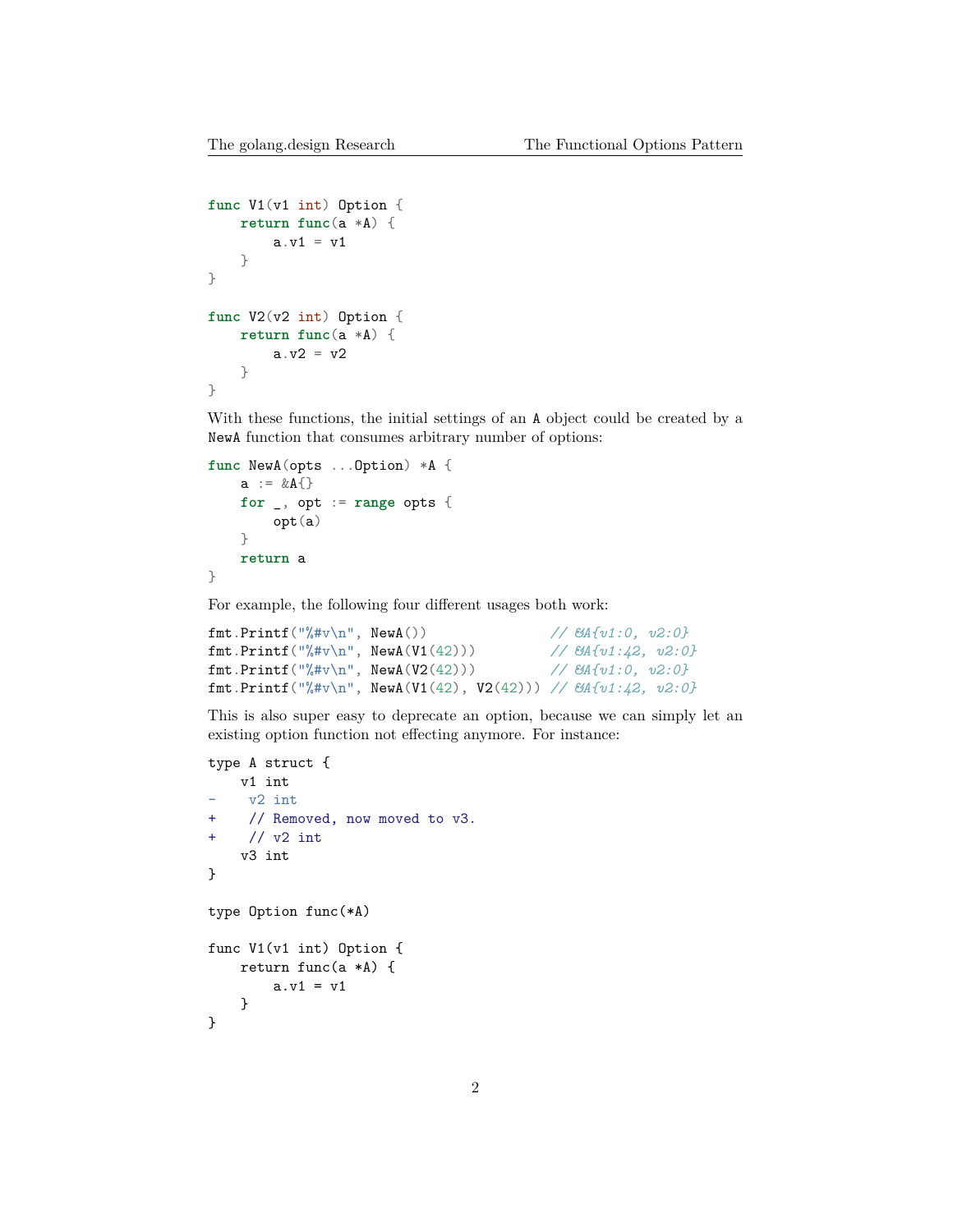```
+// Deprecated: Use V3 instead.
func V2(v2 int) Option {
   return func(a *A) {
       a.v2 = v2+ // no effects anymore
+ // a.v2 = v2}
}
+func V3(v3 int) Option {
+ return func(a *A) {
+ a.v3 = v3+ }
+}
```
The previous code that uses V2 will have a smooth transition without any breaks.

## **The Problem at Scale**

Such a functional option pattern scales very ugly when we have tons of options and multiple types in the same package that need customization.

Let's explain in more depth with another example. When types A and B sharing similar fields and both need options to customize:

```
type A struct {
    v1 int
}
type B struct {
    v1 int
    v2 int
}
```
We will have to define two types of options separately for A and B. There is no easy way to write a unified functional option that both works for A and B, and for the same field v1, we need two versions of options V1ForA and V1ForB to manipulate:

```
type OptionA func(a *A)
type OptionB func(a *B)
func V1ForA(v1 int) OptionA {
   return func(a *A) {
        a.v1 = v1}
}
```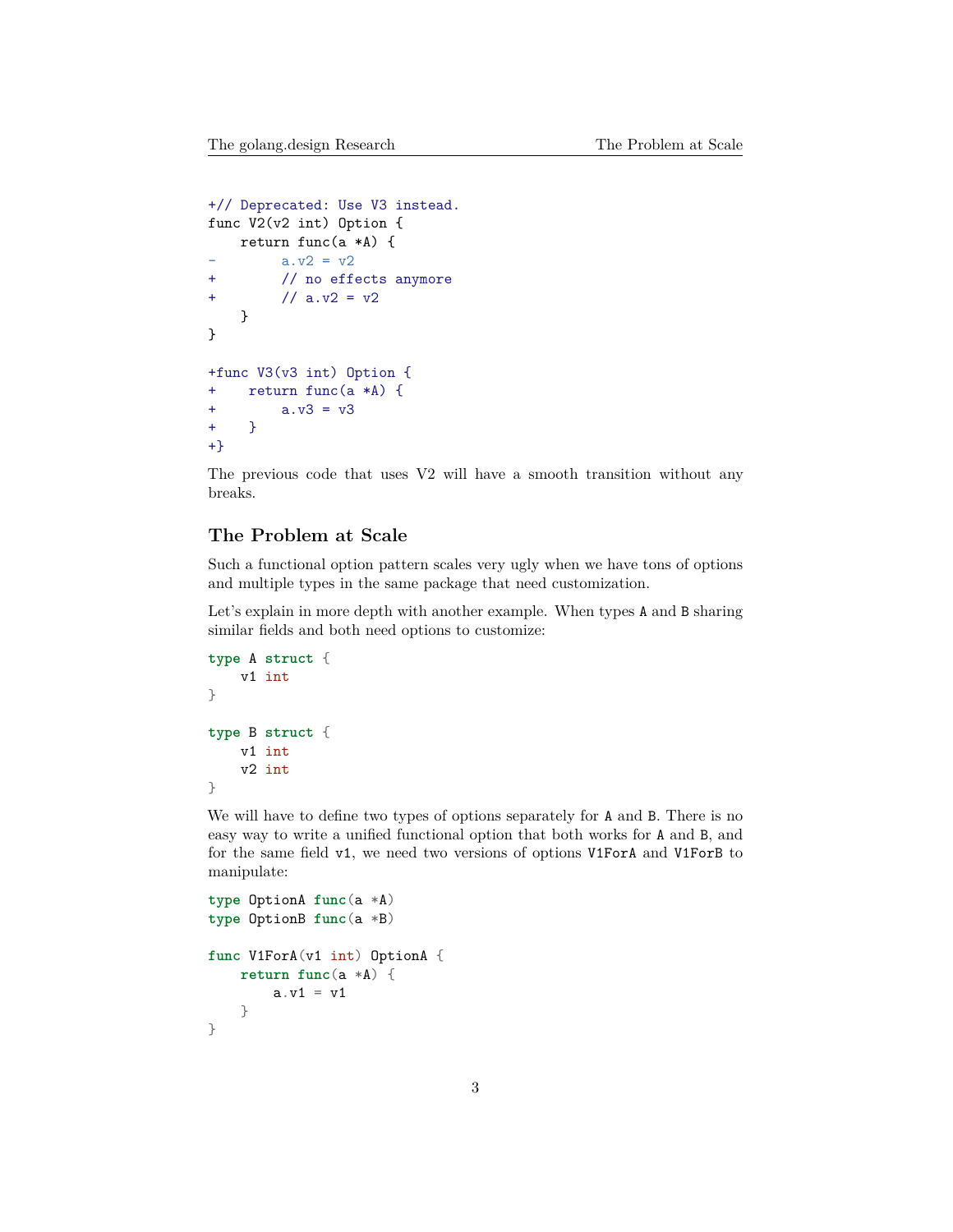```
func V1ForB(v1 int) OptionB {
   return func(b *B) {
        b.v1 = v1}
}
func V2ForB(v2 int) OptionB {
    return func(b *B) {
        b.v2 = v2}
}
func NewA(opts ...OptionA) *A {
    a := \& A\for _, opt := range opts {
        opt(a)
    }
    return a
}
func NewB(opts ...OptionB) *B {
   b := \&B\{\}for _, opt := range opts {
        opt(b)
    }
    return b
}
```
In this way, whenever we need create a new A or B, we could:

```
fmt.Printf("%#v\n", NewA()) // &A{v1:0}
fmt.Printf("%#v\n", NewA(V1ForA(42))) // &A{v1:42}
fmt.Printf("%#v\n", NewB()) // &B{v1:0, v2:0}
fmt.Printf("%#v\n", NewB(V1ForB(42))) // &B{v1:42, v2:0}
fmt.Printf("%#v\n", NewB(V2ForB(42))) // &B{v1:0, v2:42}
fmt.Printf("%#v\n", NewB(V1ForB(42), V2ForB(42))) // &B{v1:42, v2:42}
```
Although the above workaround is possible, but the actual naming and usage really feels cambersum, especially when these options are in a separate package where we have to supply the package name when dot import is not used (assume the package name is called pkgname):

```
fmt.Println(pkgname.NewA())
fmt.Println(pkgname.NewA(pkgname.V1ForA(42)))
fmt.Println(pkgname.NewB())
```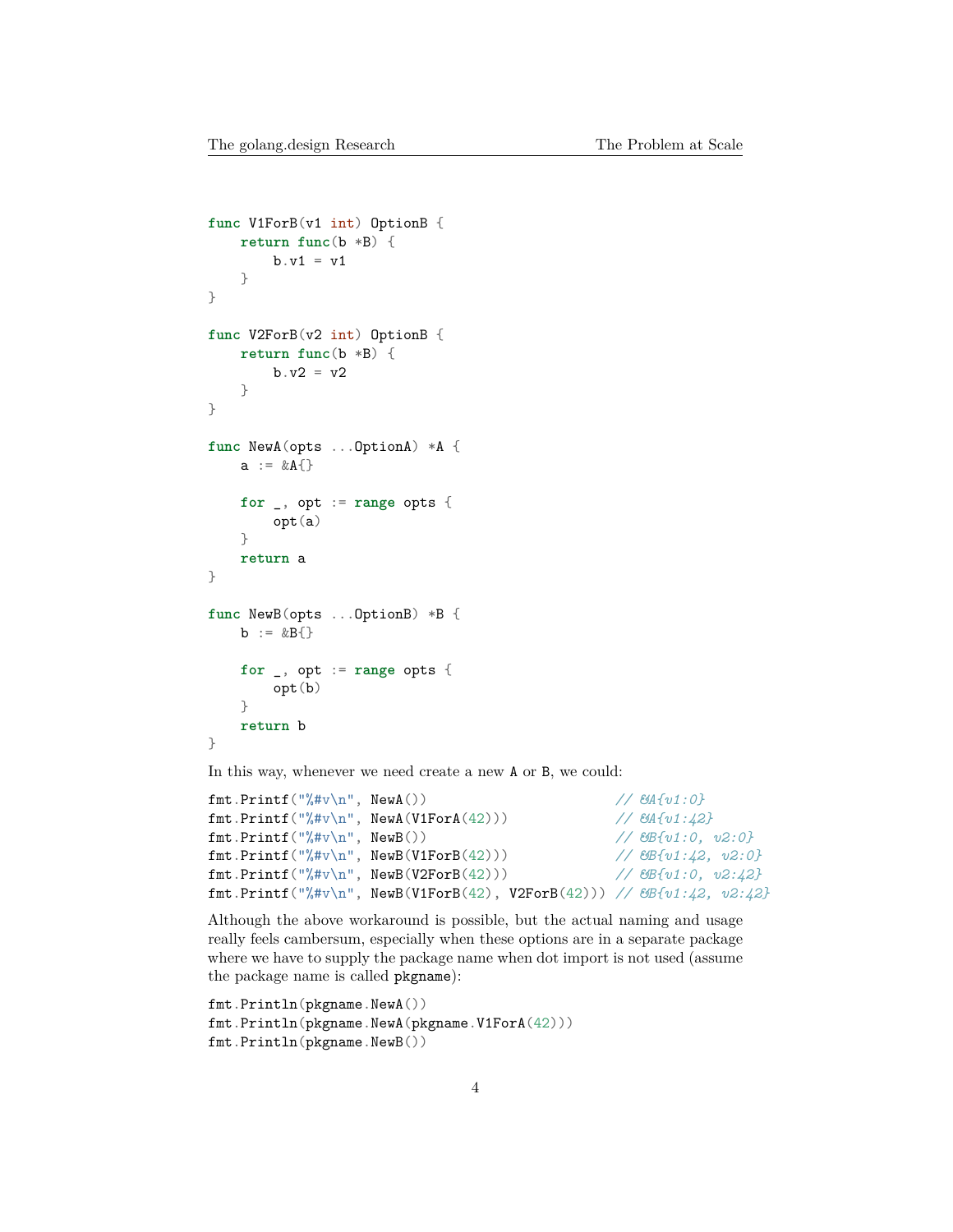```
fmt.Println(pkgname.NewB(pkgname.V1ForB(42)))
fmt.Println(pkgname.NewB(pkgname.V2ForB(42)))
fmt.Println(pkgname.NewB(pkgname.V1ForB(42), pkgname.V2ForB(42)))
```
Can we do something better?

## **Using Interfaces**

A quick solution to deal with this is to use an interface where an interface that commonly represents A and B:

```
type A struct {
    v1 int
}
type B struct {
   v1 int
    v2 int
}
type Common interface {
    /* ... */
}
```
Then we can write options as follows using a Common interface, and type switches:

**type** Option **func**(c Common)

```
func V1(v1 int) Option {
    return func(c Common) {
        switch x := c.(type) {
        case *A:
            x. v1 = v1case *B:
            x.v1 = v1default:
            panic("unexpected use")
        }
    }
}
func V2(v2 int) Option {
    return func(c Common) {
        switch x := c.(type) {
        case *B:
            x.v2 = v2
        default:
            panic("unexpected use")
```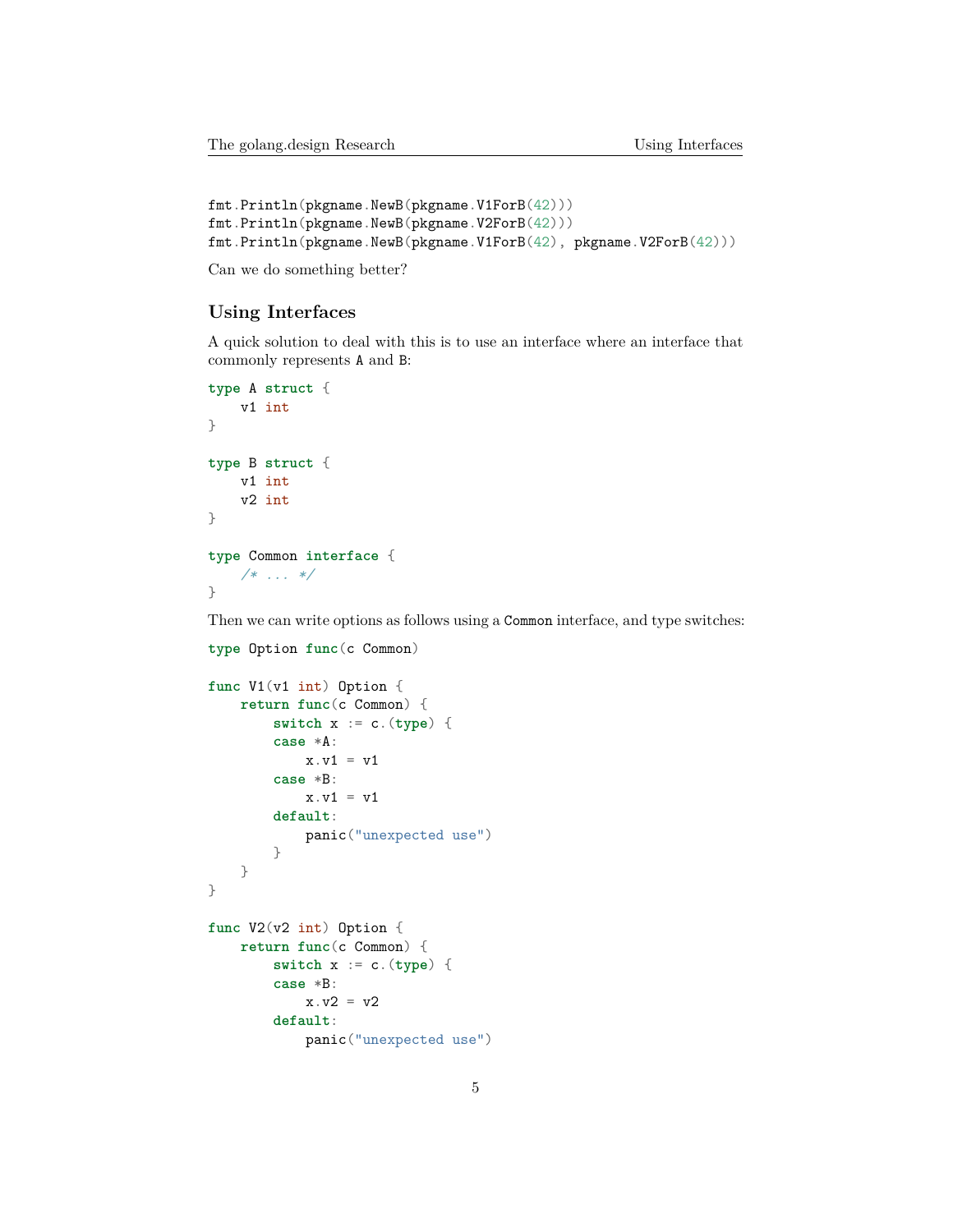```
}
    }
}
func NewA(opts ...Option) *A {
    a := \& A\{\}for _, opt := range opts {
        opt(a)
    }
    return a
}
func NewB(opts ...Option) *B {
    b := \&B\{\}for _, opt := range opts {
        opt(b)
    }
    return b
}
```
Without further changes, one can use V1 both for A and B, which is a quite simplification from the previous use already:

```
fmt.Printf("%#v\n", NewA()) // &A{v1:0}
fmt.Printf("%#v\n", NewA(V1(42))) // &A{v1:42}
fmt.Printf("%#v\n", NewB()) // &B{v1:0, v2:0}
fmt.Printf("%#v\n", NewB(V1(42))) \qquad // \&Fv1:42, v2:0}
fmt.Printf("%#v\n", NewB(V2(42))) // &B{v1:0, v2:42}
fmt.Printf("%#v\n", NewB(V1(42), V2(42))) // &B{v1:42, v2:42}
```
However, not everything goes as expected. There is a heavy cost for this type of functional options pattern: safety.

Let's imagine when we accidentally use V2 in NewA, what will happen?

```
fmt.Println(NewA(V2(42)))
panic: unexpected use
goroutine 1 [running]:
main.main.func6({0x104f38a20?, 0x14000122110?})
```
Clearly, code like this will result in a panic at runtime, because there is no safety mechanism to prevent not using V2 in NewA. Furthermore, from the caller's perspective, unless we further look into the implementation of V2, there is no way we could tell whether we can use V2 in NewA or not.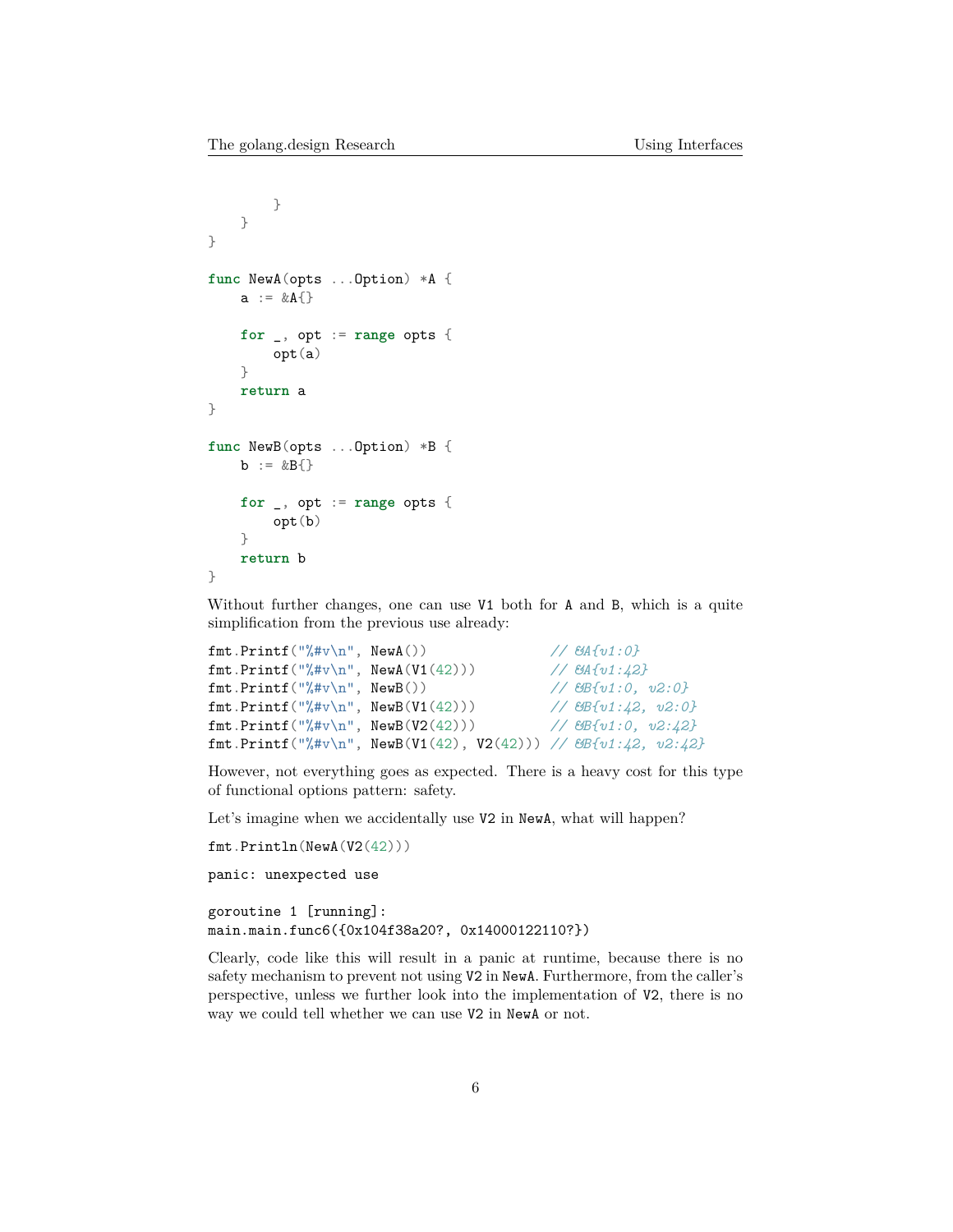## **Using Generics (and Make Call Safer)**

With the Go 1.18's generics, we could consider using a generic version of options to simplify the previously mentioned available options further and guarantee the safety of calls.

Let's now consider the same types A and B:

```
type A struct {
    v1 int
}
type B struct {
    v1 int
    v2 int
}
```
Then, instead of defining a direct functional option or using a common interface, we define a generic option  $[$ T] that accepts A or B as its type parameters. In this case, the self-referred function is also a parameterized function func(\*T):

**type** Option[T A | B] **func**(\*T)

We can carefully constrain the type parameters of the option functions V1 and V2. Specifically, In the option function V1, is designed to use for either type A or B, therefore constraining its type parameter T also limits the possible return types of V1 to be either Option[A] or Option[B]; in the option function V2, we only intended to let it is used in type B. Hence we could permit B as its type parameter, and therefore the compiler will only instantiate the version of V2 that returns Option[B].

```
func V1[T A | B](v1 int) Option[T] {
    return func(a *T) {
        switch x := any(a).(type) {
        case *A:
            x.v1 = v1case *B:
            x.v1 = v1default:
            panic("unexpected use")
        }
    }
}
func V2[T B](v2 int) Option[T] {
    return func(a *T) {
        switch x := any(a).(type) {
        case *B:
            x.v2 = v2
```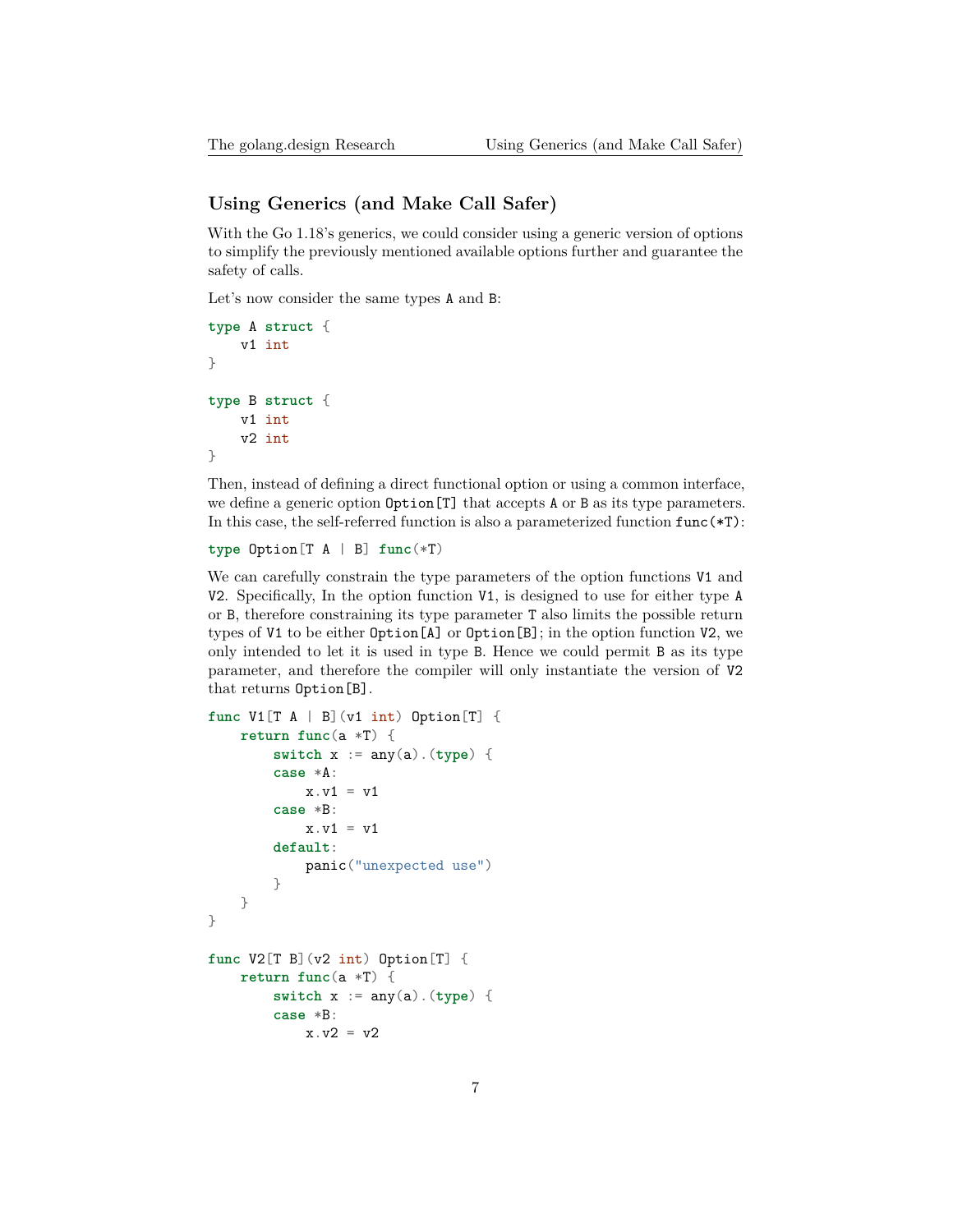```
default:
             panic("unexpected use")
         }
    }
}
```
Furthermore, in the constructor of A and B. We only permit their dedicated options, such as NewA only permits type A and NewB only allow type B as their type parameters:

```
func NewA[T A](opts ...Option[T]) *T {
   t := new(T)for _, opt := range opts {
        opt(t)
    }
   return t
}
func NewB[T B](opts ...Option[T]) *T {
   t := new(T)for _, opt := range opts {
       opt(t)
    }
   return t
}
```
On the call side, we have:

```
fmt.Printf("%#v\n", NewA()) // &main.A{v1:0}
fmt.Printf("%#v\n", NewA(V1[A](42))) // &main.A{v1:42}
fmt.Printf("%#v\n", NewB()) // &main.B{v1:0, v2:0}
fmt.Printf("%#v\n", NewB(V1[B](42))) // &main.B{v1:42, v2:0}
fmt.Printf("%#v\n", NewB(V2[B](42))) // &main.B{v1:0, v2:42}
fmt.Printf("%#v\n", NewB(V1[B](42), V2[B](42))) // &main.B{v1:42, v2:42}
```
With this design, the user of these APIs is safe because it is guaranteed by the compiler at compile-time, to disallow its misuse by the following errors:

```
// ERROR: B does not implement A
 = \text{NewA}(V2[B](42))// ERROR: A does not implement B
= NewA(V2[A](42))
// ERROR: type Option[B] of V2[B](42) does not match
// inferred type Option[A] for Option[T]
= NewB(V1[A](42), V2[B](42))
// ERROR: type Option[A] of V2[A](42) does not match
// inferred type Option[B] for Option[T]
= NewB(V1[B](42), V2[A](42))
```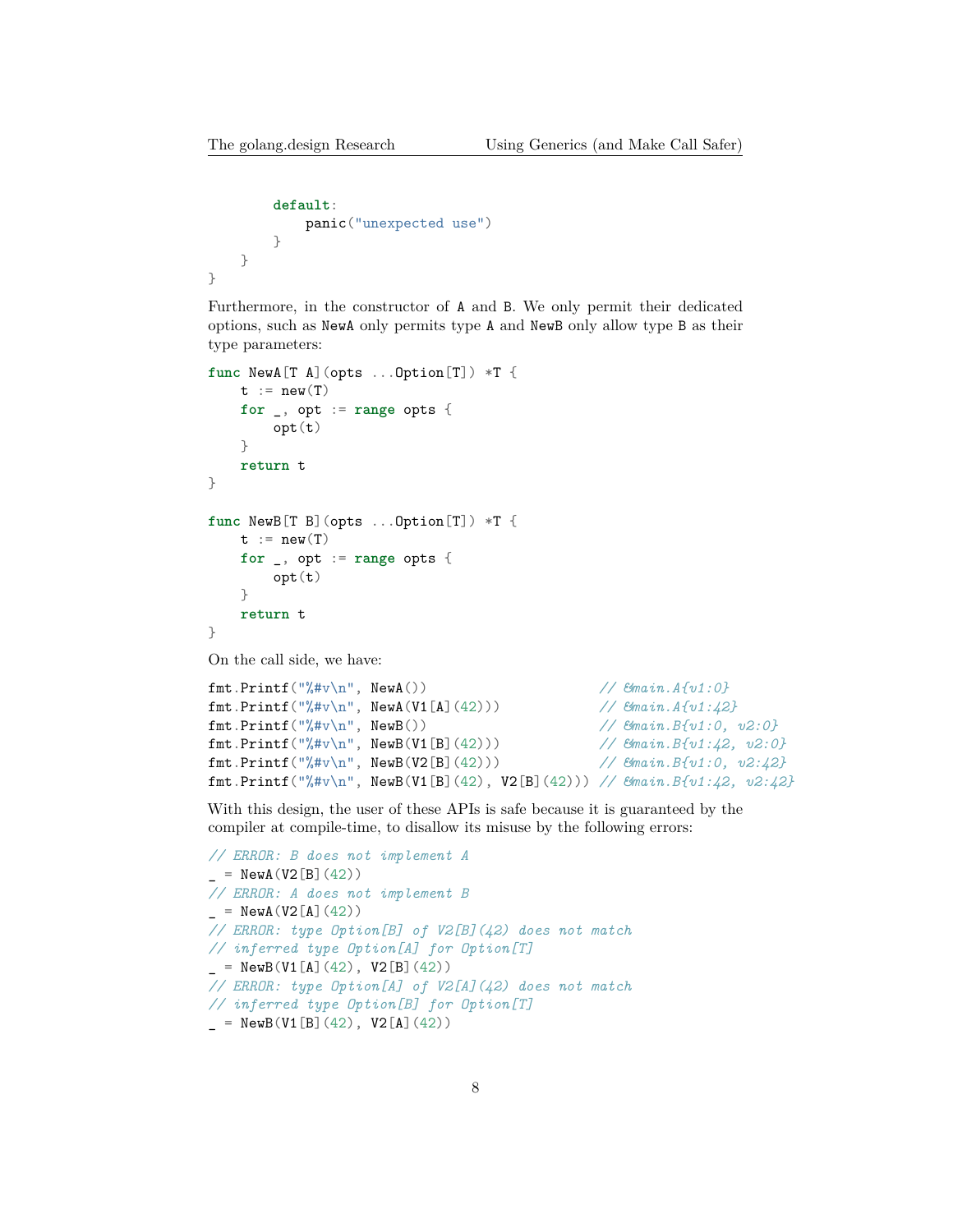## **Conclusion**

This article discussed how generics could empower a future version of functional option pattern to make such a pattern more compact and safer to use. However, there is one thing left that we could not optimize yet, which is the compiler type inference for the readability and simplicity.

In the last generics functional option design, we have calls similar to:

 $NewA(V1[A](42)))$  $NewB(V1[B](42), V2[B](42))$ 

This could become a little bit stutter when these functions and options are from a different package, say pkgname. In this case, we will have to write:

pkgname.NewA(pkgname.V1[pkgname.A](42)))

One may wonder: can't we avoid writing the type parameters of V1 and V2?

Indeed, there is only one possibility for V1 to satisfy the NewA's type constraints because NewA only accepts type A as type parameters. If V1 is used as the argument of NewA, then V1 must return Option[A], and therefore the type parameter of V1 must be A; similar to V2.

With this observation, we could simplify our code from:

```
pkgname.NewA(pkgname.V1[pkgname.A](42))
pkgname.NewB(pkgname.V1[pkgname.B](42), pkgname.V2[pkgname.B](42))
```
to

pkgname.NewA(pkgname.V1(42)) pkgname.NewB(pkgname.V1(42), pkgname.V2(42))

With this simplification, on the caller side, we see a sort of magic function V1 as an option, which can be used both for NewA and NewB. Unfortunately, with the current Go 1.18 generics implementation, this type of inference is not yet supported.

We have created an issue [\[3](#page-9-0)] for the Go team and see if this type of optimization could be possible without introducing any other flaws. Let's looking forward to it!

## **References**

- <span id="page-8-0"></span>[1] Rob Pike. Self-referential functions and the design of options. Jan 24, 2014. [https://commandcenter.blogspot.com/2014/01/self-referential-functions](https://commandcenter.blogspot.com/2014/01/self-referential-functions-and-design.html)[and-design.html](https://commandcenter.blogspot.com/2014/01/self-referential-functions-and-design.html)
- <span id="page-8-1"></span>[2] Dave Cheney. Functional options for friendly APIs. Oct 17, 2014. [https:](https://dave.cheney.net/2014/10/17/functional-options-for-friendly-apis) [//dave.cheney.net/2014/10/17/functional-options-for-friendly-apis](https://dave.cheney.net/2014/10/17/functional-options-for-friendly-apis)